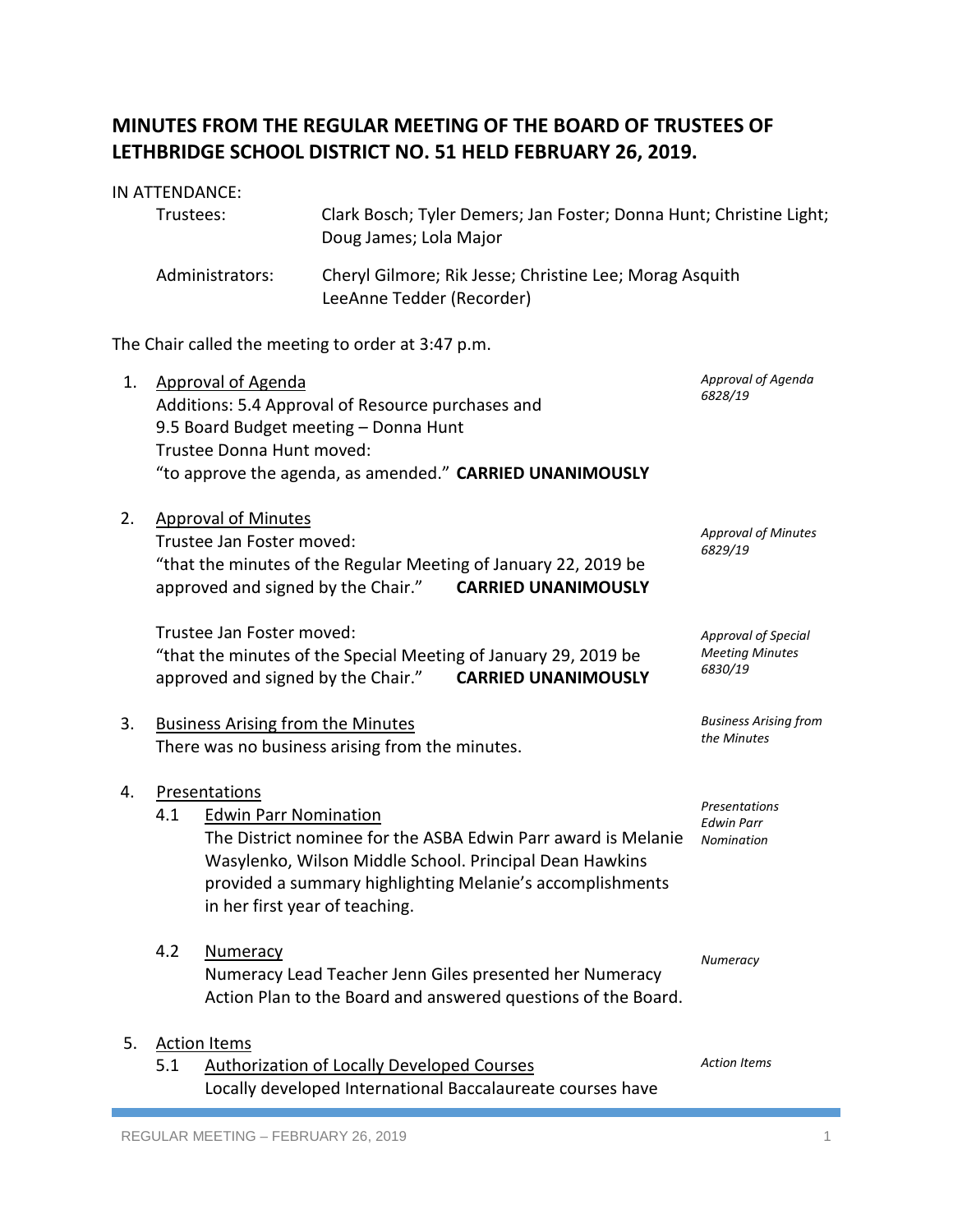had their end dates extended to align with the Diploma Programme Curriculum Development and Review Cycle from the International Baccalaureate Organization.

Trustee Donna Hunt moved:

"that the Board approve the end date extensions of acquired International Baccalaureate courses Biology (IB) 35 for 3 credits to August 31, 2022; Chemistry (IB) for 3 and 5 credits to August 31, 2022; and Theory of Knowledge (IB) for 3 and 5 credits to August 31, 2021 as authorized by Alberta Education for continued use in all District High Schools."

# **CARRIED UNANIMOUSLY**

5.2 Atrieve (PowerSchool) HR/Payroll re-implementation project The current Human Resources and Payroll software was originally implemented in 2004-2005. Upgrades are necessary at this time and funds were set aside under capital reserves.

Trustee Tyler Demers moved:

"to approve the quote from PowerSchool for the Atrieve HR and Payroll re-implementation project in the amount of \$196,500 plus GST from funds set aside in Administration Capital Reserves." **CARRIED UNANIMOUSLY**

# 5.3 Policy Review

Superintendent Cheryl Gilmore reviewed policies 502.5 Student Transportation, bussing; 604.5 High School Course Sequence Transfers; 606.5 Educating Students at Home; 608.7 Sale of Student Supplies and Materials; and 1003.5 Conducting Research.

Trustee Lola Major moved: "to approve Policy 502.5 Student Transportation, Bussing, as amended." **CARRIED UNANIMOUSLY**

Trustee Lola Major moved: "to approve Policy 604.5 High School Course Sequence Transfers, as amended." **CARRIED UNANIMOUSLY**

Trustee Lola Major moved: "to approve Policy 606.5 Educating Students at Home, as amended." **CARRIED UNANIMOUSLY**

*Authorized Locally Developed Courses Biology (IB) 35 for 3 credits; Chemistry (IB) 35 for 3 and 5 credits; Theory of Knowledge (IB) 35 for 3 and 5 credits 6831/19*

*Atrieve (PowerSchool) HR/Payroll reimplementation project 6832/19*

*Policy Review*

*Policy 502.5 Student Transportation, Bussing 6833/19*

*Policy 604.5 High School Course Sequence 6834/19*

*Policy 606.5 Educating Students at Home 6835/19*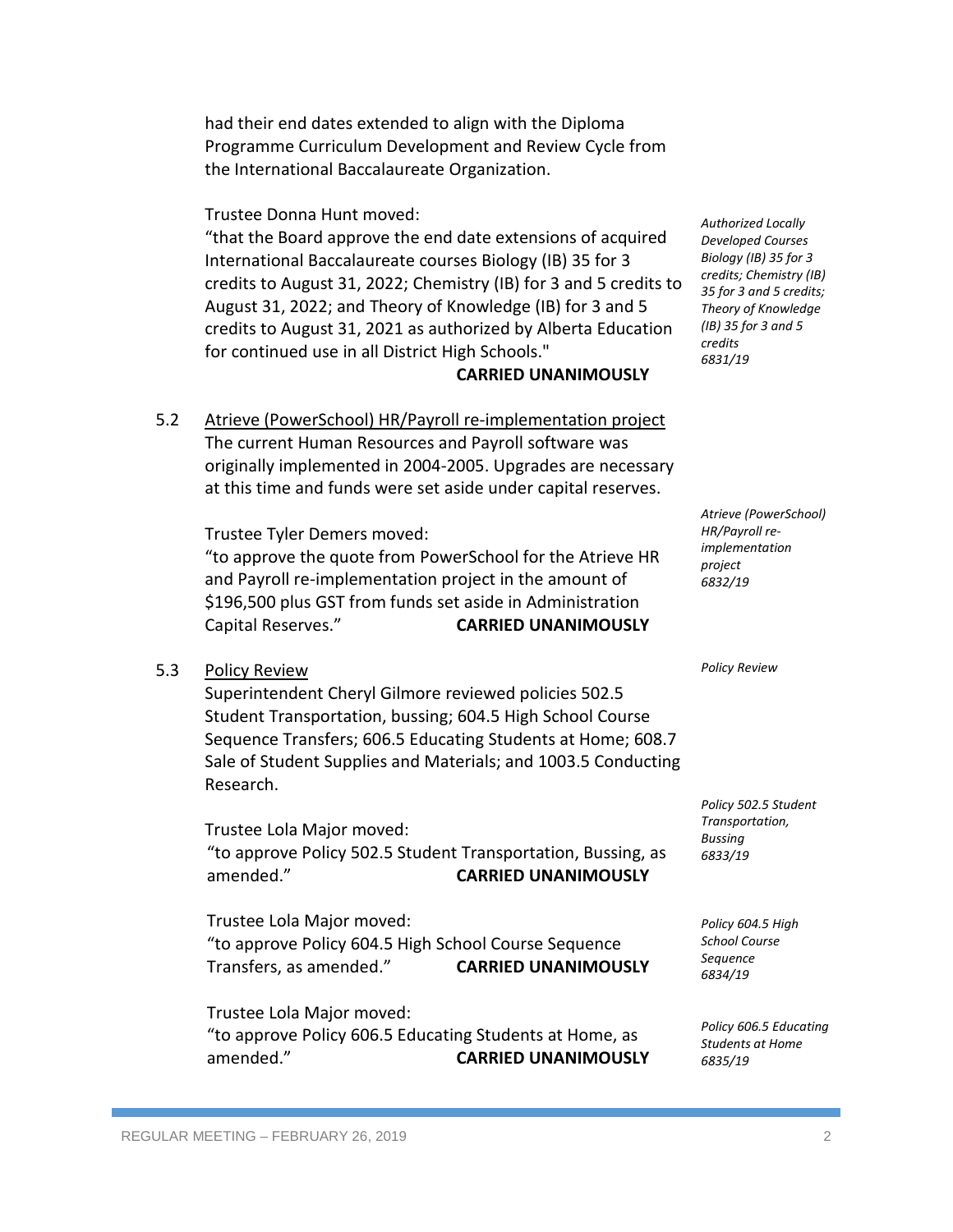Trustee Lola Major moved: "to approve Policy 608.7 Sale of Student Supplies and Materials, as reviewed." **CARRIED UNANIMOUSLY**

Trustee Lola Major moved: "to approve Policy 1003.5 Conducting Research, first reading." **CARRIED UNANIMOUSLY**

# **Public Forum**

5.4 Approval of Resource Purchases Over the past two years, the Board has supported Literacy resources in our elementary schools. A request was made for intervention resource funding.

Tyler Demers moved: "that the Board approve the purchase of resources for Literacy intervention at the elementary level in the amount of \$173,300 funded from operating funds."

#### **CARRIED UNANIMOUSLY**

Secondary interactive technology request including projectors to replace the aging equipment.

Tyler Demers moved:

"that the Board approve the replacement of secondary interactive technology resources in the amount of \$813,000 from operating funds. Furthermore that interactive technology resources be included in the long term technology ever greening plan." **CARRIED UNANIMOUSLY**

# 6. District Highlights

- Doug attended the General Stewart family dinner.
- Donna worked with the City on the Opioid Crisis committee. ICE Scholarship Breakfast and Town Hall were good.
- Jan Scholarship Breakfast, good turnout and good speaker.
- Christine Light felt Town Hall went very well. Appreciates the student perspectives. ICE Scholarship Breakfast was great. Scholarship winners from last year attended.
- Clark thanked all for the ICE Scholarship Breakfast. Had a District teacher pass away and the Principal spoke glowing about the actions taken by staff at District office. Thank you.

*Policy 608.7 Sale of Student Supplies and Materials 6836/19*

*Policy 1003.5 Conducting Research 6837/19*

*Public Forum*

*Approval of Resources*

*Literacy Intervention resource funds 6838/19*

*funds 6839/19*

*Technology resource*

*District Highlights*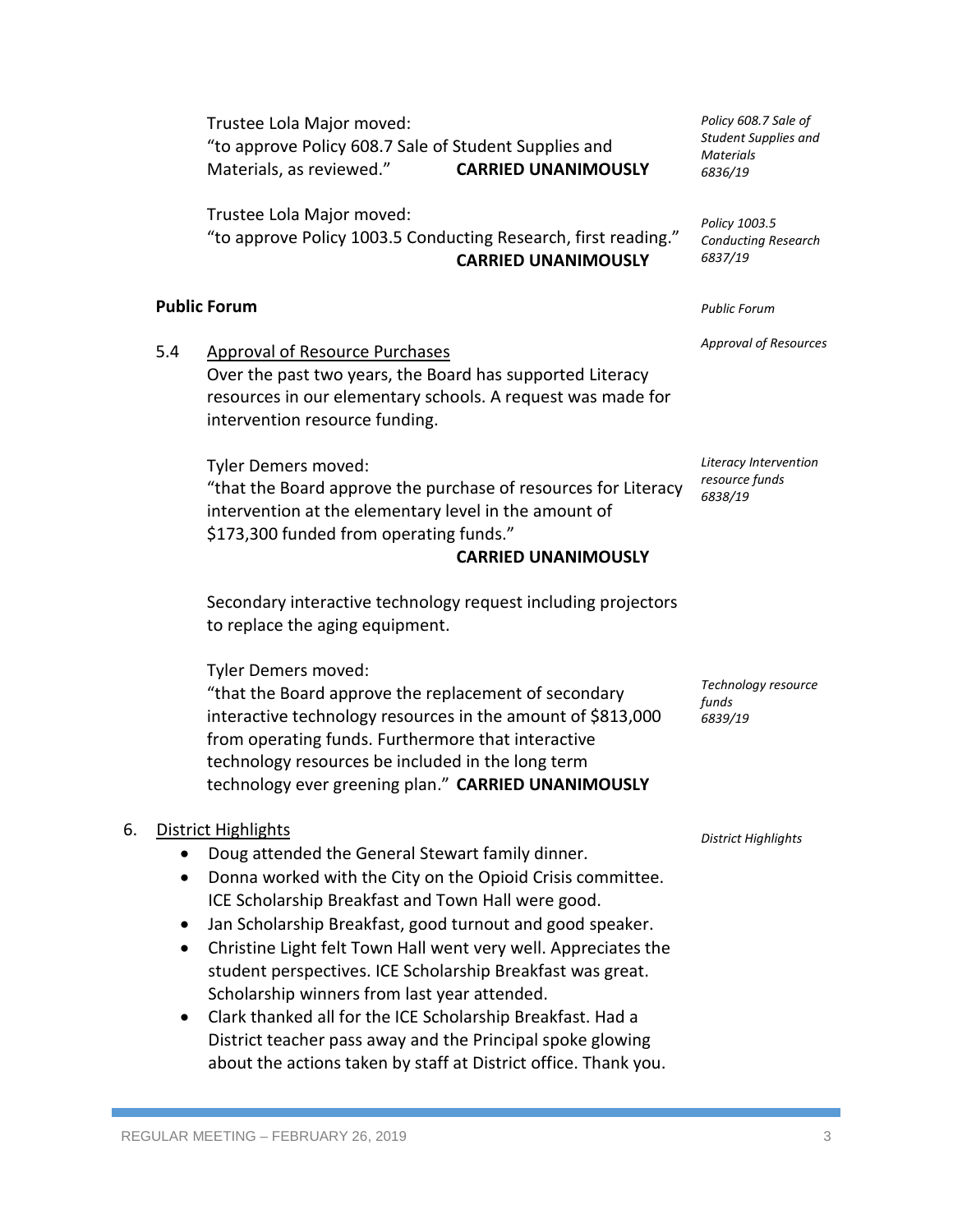| 7. | <b>Information Items</b> | Information Items                                                                                                                                                                                                                                                                                                            |                                    |
|----|--------------------------|------------------------------------------------------------------------------------------------------------------------------------------------------------------------------------------------------------------------------------------------------------------------------------------------------------------------------|------------------------------------|
|    | 7.1 Board Chair Report   |                                                                                                                                                                                                                                                                                                                              |                                    |
|    |                          | 7.1.1 Breakfast with the Board<br>All staff at Lethbridge Christian School have been invited<br>to attend Breakfast with the Board on Tuesday, March 5,<br>2019 followed by a tour of the school by Principal Les<br>Greeno.                                                                                                 | Breakfast with the<br>Board        |
|    |                          | 7.2 Associate Superintendent Reports                                                                                                                                                                                                                                                                                         | Associate<br>Superintendent        |
|    | 7.2.1                    | <b>Business Affairs</b><br>Associate Superintendent Christine Lee provided a<br>written Business Affairs report.                                                                                                                                                                                                             | Reports<br><b>Business Affairs</b> |
|    | 7.2.2                    | <b>Human Resources</b><br>Associate Superintendent Rik Jesse provided a written<br>Human Resources report including enrolment.                                                                                                                                                                                               | <b>Human Resources</b>             |
|    | 7.2.3                    | <b>Instructional Services</b><br>Associate Superintendent Morag Asquith presented the<br>Instructional Services report.                                                                                                                                                                                                      | <b>Instructional Services</b>      |
|    | 7.3                      | <b>Superintendent Reports</b>                                                                                                                                                                                                                                                                                                | Superintendent Report              |
|    | 7.3.1                    | <b>Board Priorities Report</b><br>2018-19 District Priorities report of actions was shared.                                                                                                                                                                                                                                  | <b>Board Priorities</b>            |
|    | 7.3.2                    | <b>Acknowledgements of Excellence</b><br>Student and staff acknowledgements of excellence were<br>shared with the Board. Board members were<br>encouraged to congratulate the staff and students when<br>visiting schools.<br>Christine Lee, nominated by Lola Major will be receiving<br>a YWCA Women of Distinction Award. | Acknowledgements of<br>Excellence  |
|    | 7.3.3                    | <b>Snacks with the Superintendents</b><br>Staff at Dr. Probe School have been invited to attend<br>the Snacks with the Superintendent on Tuesday, March<br>5, 2019.                                                                                                                                                          | Snacks with the<br>Superintendents |
|    | 7.3.4                    | <b>Calendar of Events</b><br>The Calendar of Events was reviewed for the period<br>February 26 to March 26, 2019.<br>Add: Spirit of 51 on March 6, 2019                                                                                                                                                                      | Calendar of Events                 |